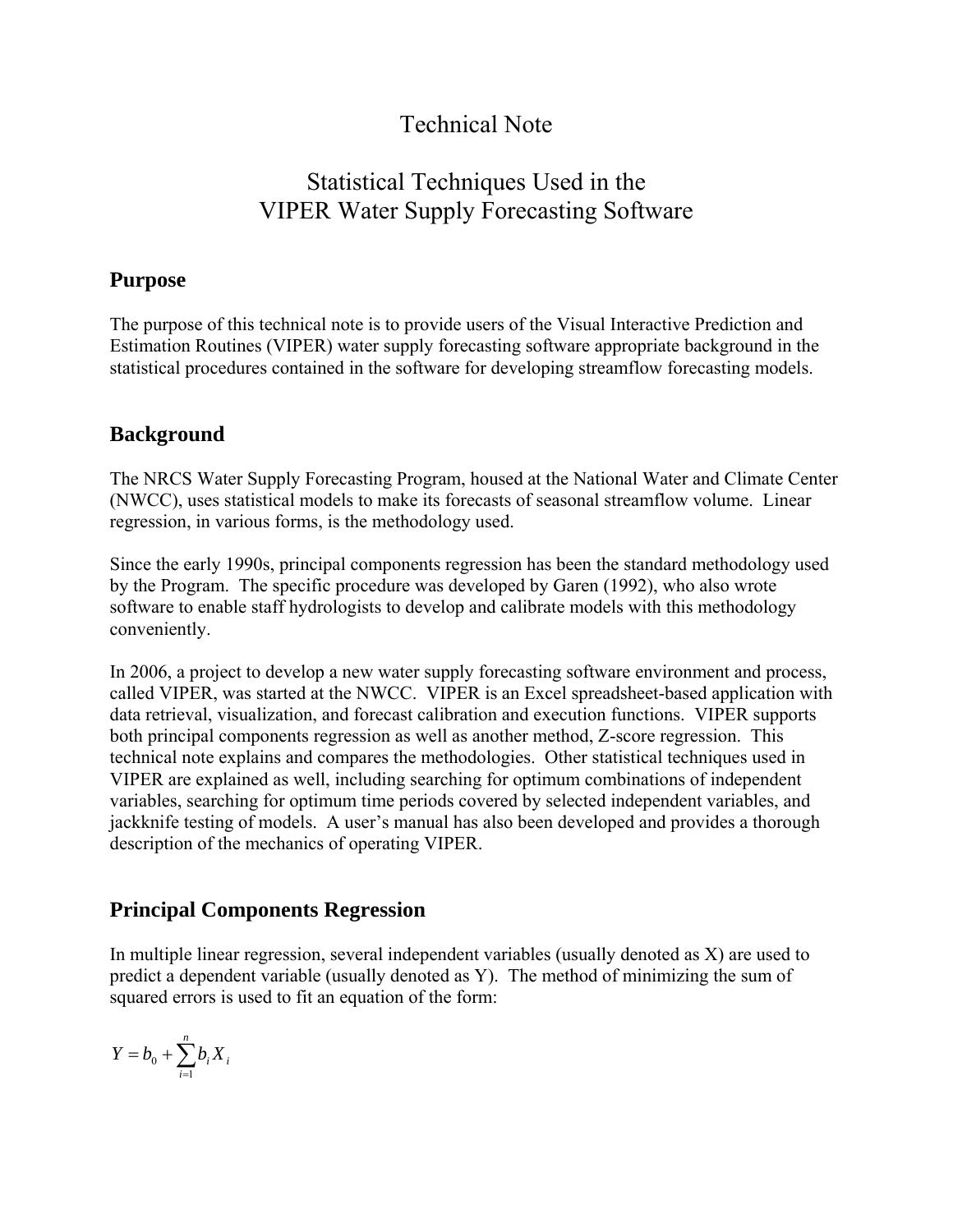where n is the number of independent variables, and the b's are the coefficients estimated by the least squares algorithm. If the X's are statistically unrelated to each other, that is, if they have minimal correlations among themselves, then a straightforward application of the multiple regression methodology works fine. If, however, the X's are related to each other, that is, if they have significant intercorrelations, then the X's contain redundant information, leading to what is called collinearity (McCuen and Snyder, 1986, chapter 11; Kleinbaum et al., 1988, chapters 11 and 12). If this is the case, standard multiple regression has difficulty in estimating the coefficients (b's), often leading to nonsense values, such as negative coefficients for X's having a positive relationship with Y. If a standard variable selection procedure, such as stepwise regression, is used under these conditions, many of the X's will be rejected even though they have good relationships with Y.

It is preferred, for reasons of physical completeness and model robustness, to use more than just a small subset of the available X's as predictors. To get around the problem of collinearity, two procedures are commonly used: (1) pre-combine the X's into a single composite index or several composite indices of like variable types (e.g., snow water equivalent, precipitation); or (2) principal components regression. The Z-score methodology incorporated into VIPER (described in the next major section) is an example of the first method. Principal components regression is described below.

#### **Principal Components Analysis**

Principal components regression is standard regression, but the difference is that, instead of using the X's directly, new variables, called principal components, are used instead. Principal components analysis is a standard multivariate statistical technique discussed in many textbooks and included in most statistical software packages (e.g., McCuen and Snyder, 1986, chapter 11; Johnson and Wichern, 1988, chapter 8).

Principal components are simply linear combinations of the X's. Conceptually, this is similar to the composite index method, except that instead of creating one composite index, there are n principal components.

Each principal component (PC) is a weighted sum of all the  $X$ 's:

∑= = *n j <sup>j</sup> X <sup>j</sup> PC e* 1 1 1 ∑= = *n j <sup>j</sup> X <sup>j</sup> PC e* 1 2 2 • • • ∑= = *n j <sup>n</sup> nj X <sup>j</sup> PC e* 1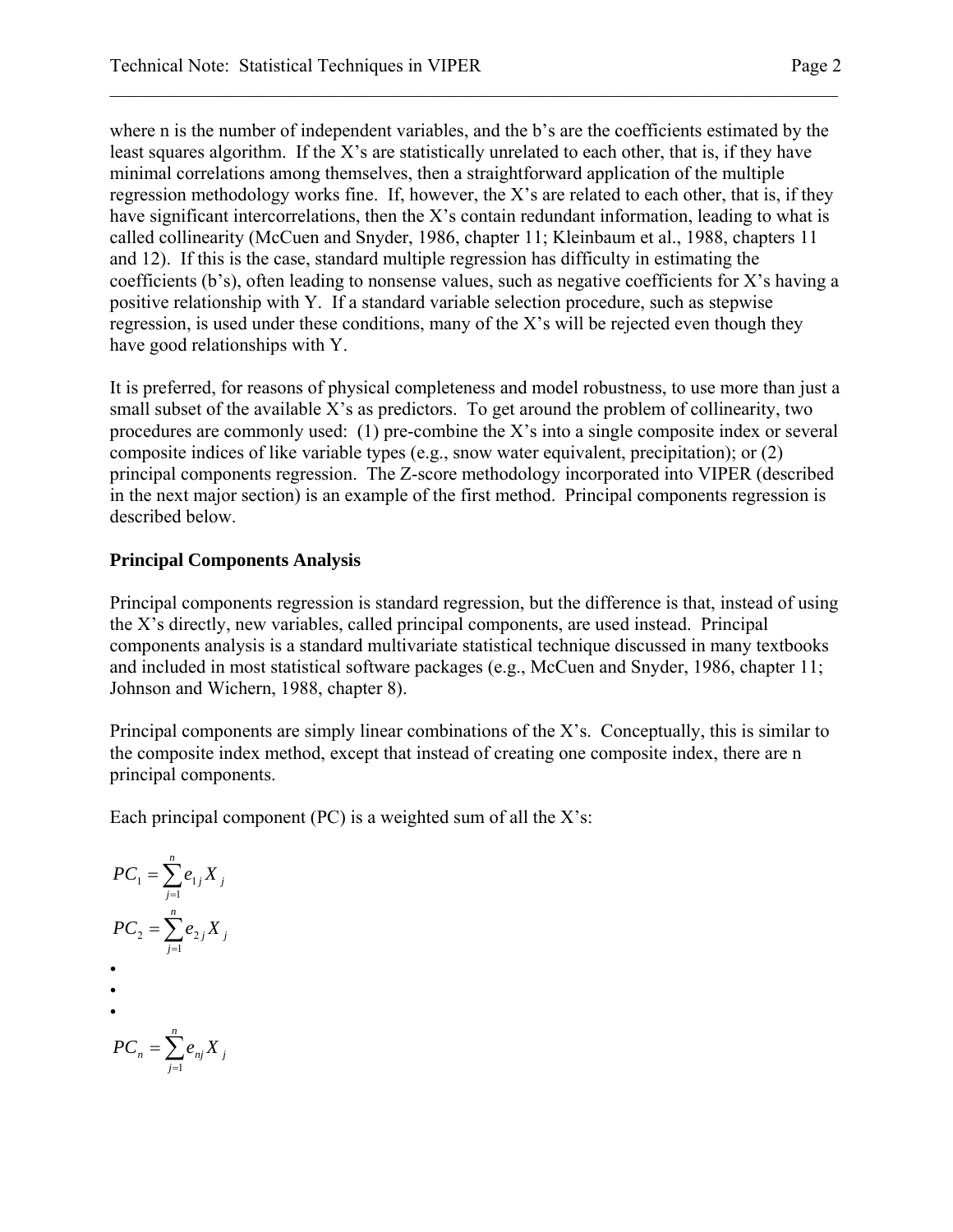where the e's are weights. The set of weights for each PC is called an eigenvector; these eigenvectors are derived from the solution of a matrix equation in the principal components algorithm. The main input to this matrix equation is the correlation matrix of all the X's with each other. The result of the principal components analysis and the construction of PC's is that each PC is statistically unrelated to all of the other PC's. That is, by making this transformation, new variables are constructed that no longer contain collinearity.

 $\mathcal{L}_\mathcal{L} = \mathcal{L}_\mathcal{L} = \mathcal{L}_\mathcal{L} = \mathcal{L}_\mathcal{L} = \mathcal{L}_\mathcal{L} = \mathcal{L}_\mathcal{L} = \mathcal{L}_\mathcal{L} = \mathcal{L}_\mathcal{L} = \mathcal{L}_\mathcal{L} = \mathcal{L}_\mathcal{L} = \mathcal{L}_\mathcal{L} = \mathcal{L}_\mathcal{L} = \mathcal{L}_\mathcal{L} = \mathcal{L}_\mathcal{L} = \mathcal{L}_\mathcal{L} = \mathcal{L}_\mathcal{L} = \mathcal{L}_\mathcal{L}$ 

This transformation is equivalent to a rotation of axes. This is easily envisioned in two dimensions. Consider as X's the snow water equivalent for a particular time at two sites in a basin. If these are plotted against each other, it is clear that they are closely related (Figure 1). A principal components analysis amounts to a rotation of axes as shown in the figure. By doing this, two new variables (PC's) are created, each of which is a linear combination of the two X's. In this case, most of the variance or information content of the data set is contained in  $PC<sub>1</sub>$ .



**Figure 1.** Illustration of principal components as a rotation of axes for two variables.

It should be noted that the weights contained in each eigenvector are based solely on the intercorrelations among the X's and have no knowledge of Y. This is in contrast to the Z-score method, where the weights are based on each X's individual correlation with Y, but there is no knowledge of the intercorrelations among the X's.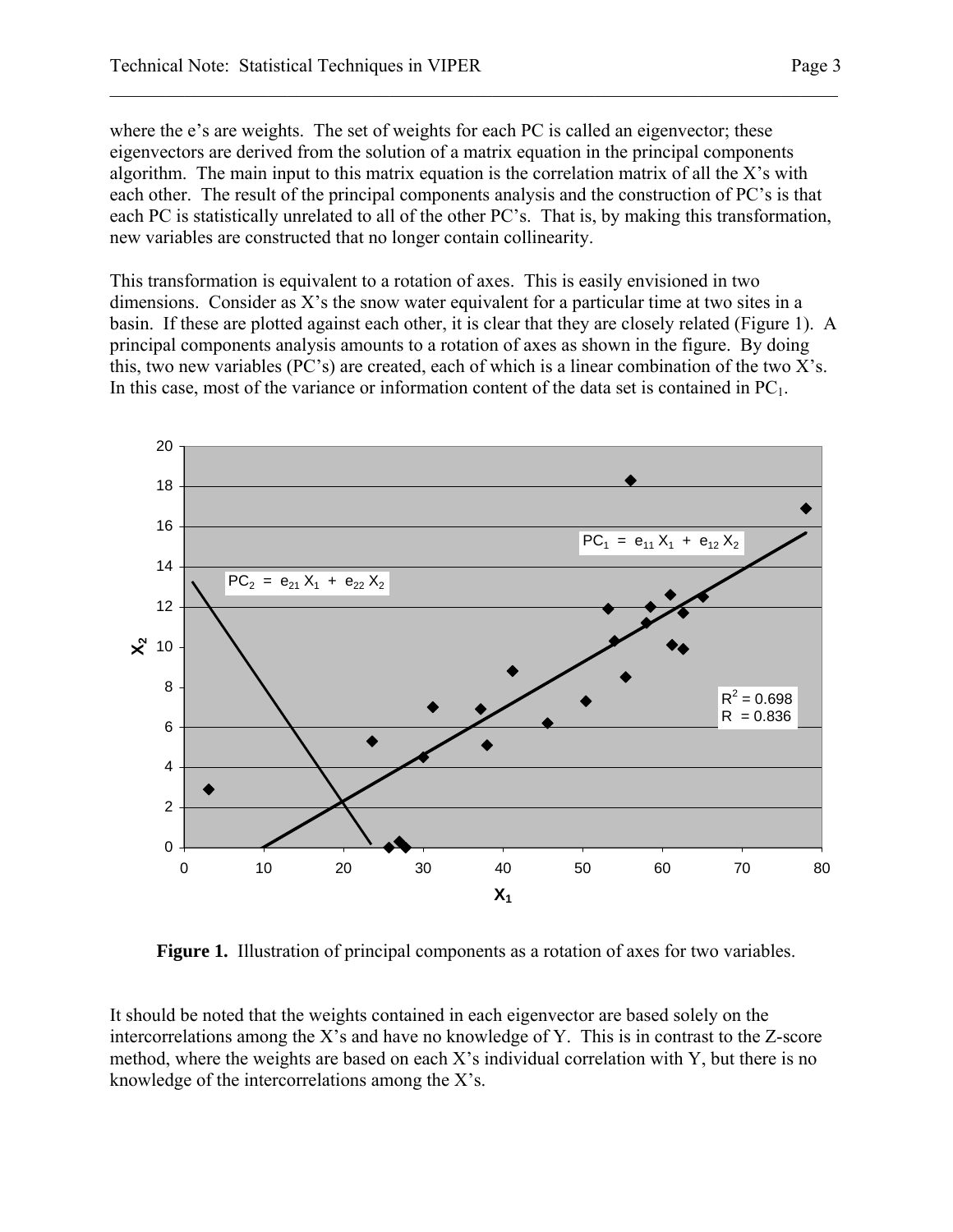Principal components analysis is commonly used as a descriptive tool in situations where there are many intercorrelated X's available, and the analyst wishes to summarize them into a small number of combination variables that relate to some identifiable characteristics. Usually the eigenvector weights on the X's within a given PC will be relatively large on certain variables and noticeably smaller on others. The X's with the higher weights tend to be of like kind. The weights on a different PC will generally be higher on a different kind of X. In this way, the PC's can often be interpreted, and this can be the main purpose of the principal components analysis in some studies, the idea being that a large number of  $X$ 's can be reduced to a few PC's that still explain most of the variance or information content in the data set.

 $\mathcal{L}_\mathcal{L} = \mathcal{L}_\mathcal{L} = \mathcal{L}_\mathcal{L} = \mathcal{L}_\mathcal{L} = \mathcal{L}_\mathcal{L} = \mathcal{L}_\mathcal{L} = \mathcal{L}_\mathcal{L} = \mathcal{L}_\mathcal{L} = \mathcal{L}_\mathcal{L} = \mathcal{L}_\mathcal{L} = \mathcal{L}_\mathcal{L} = \mathcal{L}_\mathcal{L} = \mathcal{L}_\mathcal{L} = \mathcal{L}_\mathcal{L} = \mathcal{L}_\mathcal{L} = \mathcal{L}_\mathcal{L} = \mathcal{L}_\mathcal{L}$ 

For example, in water supply forecasting, the snow water equivalent variables are often weighted highly on, say, the first PC, while other variable types, such as fall precipitation or streamflow, are weighted highly on, say, the second PC. While this is not a completely "pure" association, because each PC has at least some weight on every X, these interpretations can often be made.

For water supply forecasting, however, principal components analysis is not done just for descriptive purposes, but rather it is used to prepare new uncorrelated independent variables for developing regression equations. This is described in the next section.

#### **Principal Components Regression**

Once the principal components analysis has been done to compute the eigenvectors, and the PC's have been constructed, the data are ready for linear regression. The issue at this point is then to determine how many PC's to include in the regression model. The specific procedure for doing this in VIPER is fully explained in Garen (1992) and is summarized below.

Principal components can be arranged in the order of explained variance in the X data, that is, the first PC (PC<sub>1</sub>) explains the highest amount of the variance, the second PC (PC<sub>2</sub>) explains the second-highest amount of the variance, etc. PC's are added to the regression model one at a time, beginning with  $PC_1$ . The statistical significance of the regression coefficient for  $PC_1$  is tested with a standard t-test, using a user-selected critical t value. If the coefficient passes the t-test, then  $PC<sub>2</sub>$  will be added to the model. The statistical significance of its regression coefficient is subjected to the t-test; if it passes, then  $PC_3$  will be tried, and if it fails, the regression model uses only PC<sub>1</sub>. PC's are incorporated into the model as long as their regression coefficients are statistically significant.

Once the number of PC's to include has been determined, the regression coefficients and the eigenvector weights are manipulated algebraically to transform the regression results from the PC's back to the original X variables. An additional requirement of the algorithm implemented in VIPER is that the algebraic sign of the coefficients for each X be the same as the sign of its correlation with Y. If not, either a fewer number of PC's are tried or the model is rejected.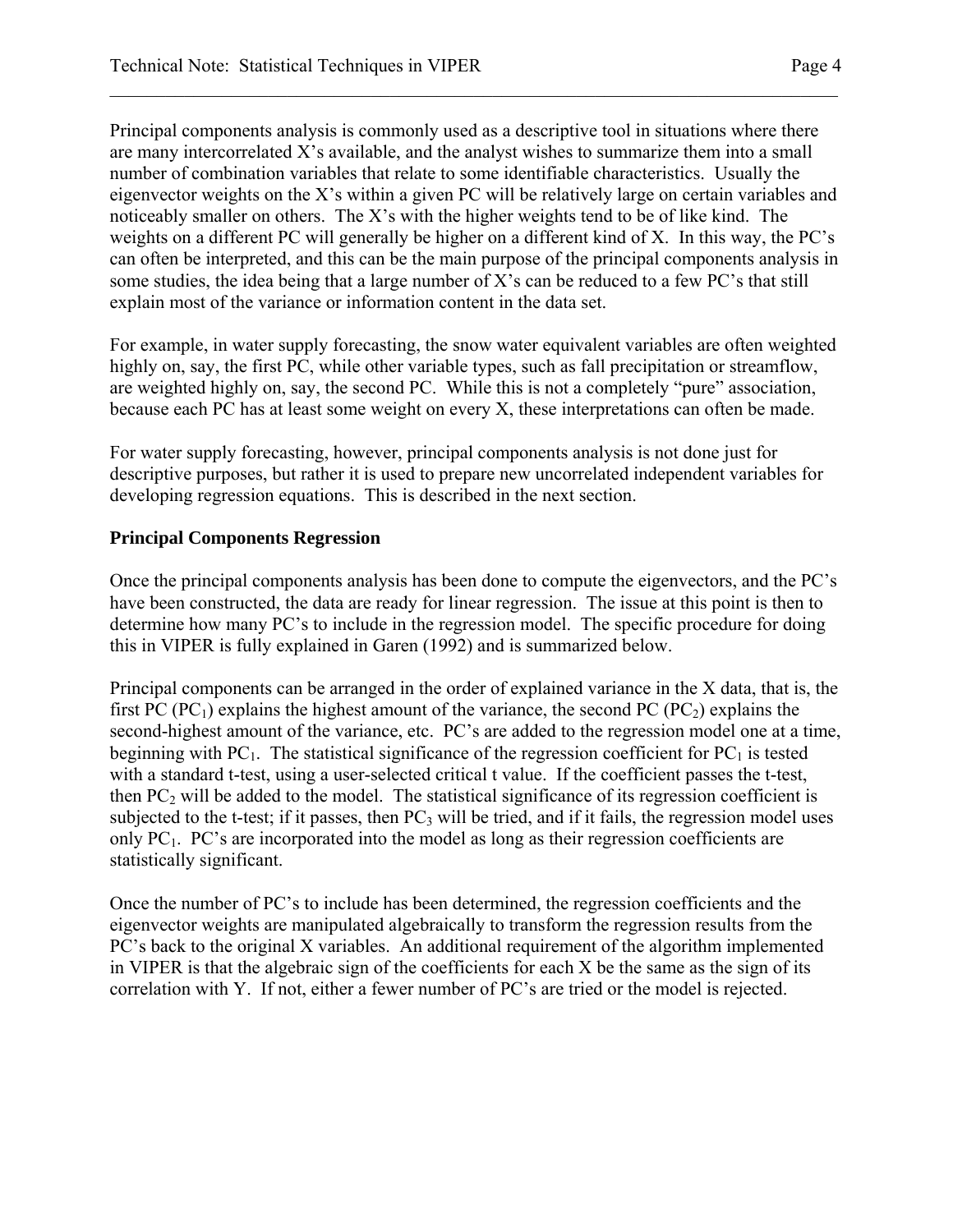#### **Example**

Consider a set of twelve X variables to predict the Y variable. These X variables can be described (generically) as follows:

 $\mathcal{L}_\mathcal{L} = \mathcal{L}_\mathcal{L} = \mathcal{L}_\mathcal{L} = \mathcal{L}_\mathcal{L} = \mathcal{L}_\mathcal{L} = \mathcal{L}_\mathcal{L} = \mathcal{L}_\mathcal{L} = \mathcal{L}_\mathcal{L} = \mathcal{L}_\mathcal{L} = \mathcal{L}_\mathcal{L} = \mathcal{L}_\mathcal{L} = \mathcal{L}_\mathcal{L} = \mathcal{L}_\mathcal{L} = \mathcal{L}_\mathcal{L} = \mathcal{L}_\mathcal{L} = \mathcal{L}_\mathcal{L} = \mathcal{L}_\mathcal{L}$ 

- $X_1$  Snow water equivalent, station 1
- $X_2$  Snow water equivalent, station 2
- $X_3$  Snow water equivalent, station 3
- X4 Snow water equivalent, station 4
- $X<sub>5</sub>$  Snow water equivalent, station 5
- $X<sub>6</sub>$  Water year to date precipitation, station 1
- $X_7$  Water year to date precipitation, station 2
- $X_8$  Water year to date precipitation, station 3
- X9 Water year to date precipitation, station 4
- $X_{10}$  Water year to date precipitation, station 5
- $X_{11}$  Antecedent streamflow
- $X_{12}$  Climate teleconnection index

Performing a principal components analysis yields the following eigenvectors (these values are from an actual data set):

|                   | PC <sub>1</sub> | PC <sub>2</sub> | PC <sub>3</sub> | PC <sub>4</sub> | $PC_{5}$ | PC <sub>6</sub> | PC <sub>7</sub> | $PC_{8}$ | PC <sub>9</sub> | $PC_{10}$ | $PC_{11}$ | $PC_{12}$ |
|-------------------|-----------------|-----------------|-----------------|-----------------|----------|-----------------|-----------------|----------|-----------------|-----------|-----------|-----------|
| $\mathbf{X}_1$    | 0.265           | 0.444           | 0.004           | $-0.074$        | $-0.104$ | 0.378           | 0.074           | $-0.515$ | 0.126           | 0.087     | 0.085     | 0.522     |
| $X_2$             | 0.249           | 0.325           | $-0.483$        | $-0.030$        | 0.315    | $-0.207$        | $-0.538$        | 0.124    | 0.213           | $-0.300$  | 0.129     | $-0.015$  |
| $X_3$             | 0.335           | 0.016           | $-0.178$        | 0.149           | $-0.314$ | 0.170           | 0.035           | 0.699    | 0.071           | 0.312     | $-0.163$  | 0.295     |
| $X_4$             | 0.229           | 0.353           | 0.456           | $-0.595$        | $-0.009$ | 0.025           | 0.003           | 0.225    | 0.158           | 0.145     | 0.122     | $-0.385$  |
| $\mathbf{X}_5$    | 0.287           | 0.332           | $-0.148$        | 0.120           | 0.412    | $-0.110$        | 0.530           | 0.061    | $-0.530$        | $-0.008$  | $-0.103$  | $-0.117$  |
| $X_6$             | 0.339           | $-0.168$        | $-0.162$        | $-0.106$        | $-0.040$ | $-0.135$        | $-0.178$        | $-0.365$ | 0.056           | 0.359     | $-0.662$  | $-0.254$  |
| $\mathbf{X}_7$    | 0.308           | $-0.329$        | $-0.150$        | $-0.058$        | $-0.015$ | $-0.323$        | 0.034           | $-0.151$ | $-0.079$        | 0.454     | 0.656     | 0.031     |
| $\mathbf{X}_8$    | 0.317           | $-0.197$        | $-0.114$        | 0.027           | $-0.261$ | 0.574           | $-0.198$        | $-0.060$ | $-0.387$        | $-0.291$  | 0.174     | $-0.376$  |
| $\mathbf{X_9}$    | 0.304           | $-0.240$        | 0.299           | $-0.313$        | $-0.103$ | $-0.346$        | $-0.117$        | 0.037    | $-0.326$        | $-0.420$  | $-0.151$  | 0.459     |
| $\mathbf{X_{10}}$ | 0.330           | $-0.197$        | $-0.197$        | 0.072           | $-0.129$ | $-0.088$        | 0.528           | $-0.055$ | 0.572           | $-0.427$  | 0.018     | $-0.150$  |
| $\mathbf{X_{11}}$ | 0.235           | $-0.349$        | 0.351           | 0.168           | 0.692    | 0.344           | $-0.113$        | 0.074    | 0.186           | 0.075     | $-0.017$  | 0.123     |
| $X_{12}$          | 0.232           | 0.262           | 0.473           | 0.675           | $-0.212$ | $-0.272$        | $-0.215$        | $-0.081$ | 0.000           | $-0.005$  | 0.055     | $-0.151$  |
| % var.            | 62.7            | 15.8            | 7.8             | 3.8             | 3.2      | 2.7             | 1.6             | 1.1      | 0.7             | 0.3       | 0.3       | 0.2       |

The "% var." is the percent of variance in the data set explained by each PC. Nearly two thirds of the variance is explained by the first PC alone, and over three fourths is explained by the first and second PC's. If one were using this analysis for a purely descriptive purpose, one could use the first two or three PC's to represent the majority of the information contained in this data set, thereby reducing the number of variables from twelve to two or three. The remaining PC's would then be considered to be insignificant "noise."

The eigenvector weightings in  $PC_1$  are all of a similar magnitude, although the weights for the five snow water equivalent (SWE) variables  $(X_1 - X_5)$  tend to be somewhat smaller than the five precipitation variables  $(X_6 - X_{10})$ , and the antecedent streamflow  $(X_{11})$  and climate teleconnection  $(X_{12})$  variables are a bit smaller yet. However, PC<sub>1</sub> can be interpreted as a general water availability index, where all twelve variables are indicating the same basic signal. The other PC's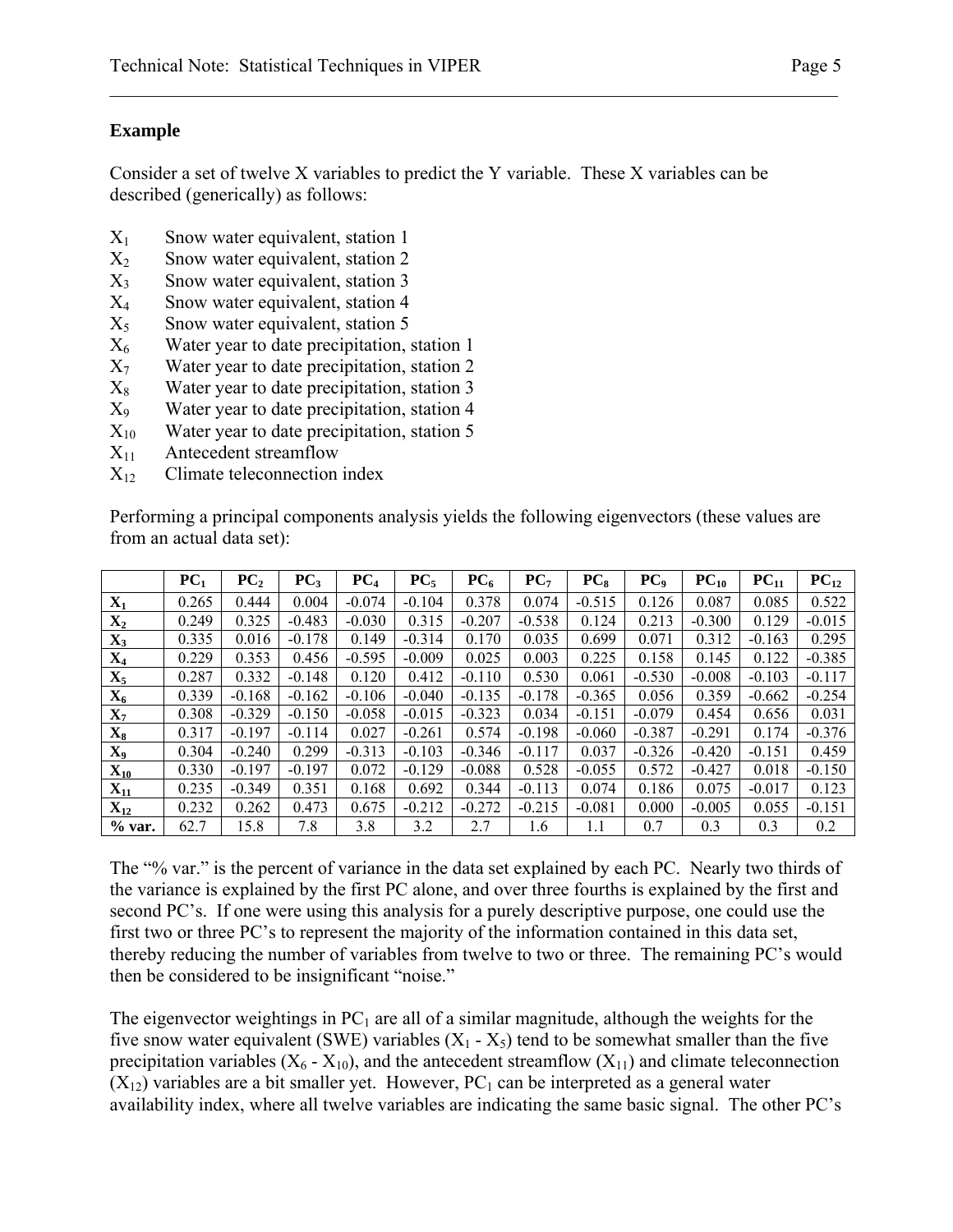are more mixed in their weightings and are more difficult to interpret clearly, although  $PC_4$  is most strongly associated with the climate teleconnection variable  $(X_{12})$ , and PC<sub>5</sub> is most strongly associated with the antecedent streamflow variable  $(X_{11})$ .

 $\mathcal{L}_\mathcal{L} = \mathcal{L}_\mathcal{L} = \mathcal{L}_\mathcal{L} = \mathcal{L}_\mathcal{L} = \mathcal{L}_\mathcal{L} = \mathcal{L}_\mathcal{L} = \mathcal{L}_\mathcal{L} = \mathcal{L}_\mathcal{L} = \mathcal{L}_\mathcal{L} = \mathcal{L}_\mathcal{L} = \mathcal{L}_\mathcal{L} = \mathcal{L}_\mathcal{L} = \mathcal{L}_\mathcal{L} = \mathcal{L}_\mathcal{L} = \mathcal{L}_\mathcal{L} = \mathcal{L}_\mathcal{L} = \mathcal{L}_\mathcal{L}$ 

When these PC's are entered into a regression, one at a time sequentially, to predict Y, it is found that PC<sub>1</sub> is significant, but PC<sub>2</sub> is insignificant. Therefore, the regression model uses only PC<sub>1</sub> as its independent variable. The regression slope and intercept are then transformed back to be in terms of the original X variables. At this point, the algebraic signs of these regression coefficients are tested to ensure that they are the same as the algebraic signs of their correlations with Y. In this case they are, as all X's have a positive correlation with Y, all of the eigenvector weights for PC1 are positive, and the regression coefficient for  $PC<sub>1</sub>$  is positive. Had the model included other PC's besides  $PC_1$ , however, there would possibly be the opportunity for the model to fail this sign test. If this happened, the procedure would remove PC's one at a time in reverse order (largest to smallest numbered ones) until a model that passed the sign test was obtained. If it is not possible to find a model that passes both the statistical significance test and the sign test, the software reports that no valid model is possible with this combination of X variables.

# **Z-Score Regression**

The Z-score regression methodology is a heuristic technique for combining individual independent variables into a composite index that then becomes the independent variable used in a regression. It relies on standardizing and weighting independent variable components to obtain the composite index. In this regard, it is similar in concept to principal components. In contrast to principal components, however, the weightings used in the Z-score method are based on correlations with the dependent variable, whereas principal component weightings have no knowledge of the dependent variable. Also, the Z-score weightings have no knowledge of the intercorrelations among the independent variables, whereas these intercorrelations are the basis of the principal components weightings.

The Z-score method is particularly useful when dealing with sets of independent variables that are not serially complete (i.e., have missing values) or have varying periods of record. In general, regression methods require that the data for each independent variable be complete for the entire time period being analyzed. If this is not the case, one must either make estimates for the missing values, remove the variables that have missing data from the regression, or restrict the time period used for model calibration to that in which all variables have complete data. The Z-score method is an alternative way of handling missing values without having to make estimates or make these restrictions on variable usage or time period analyzed.

The Z-score method is based on the calculation of a composite index time series using only the data available at each time step. This means that each value of the composite index can be composed of different numbers of independent variables. The assumption, then, is that the composite index so constructed is, to an acceptable degree, a homogeneous index and can be validly used in a regression. Cautions about this assumption are given in a subsequent subsection.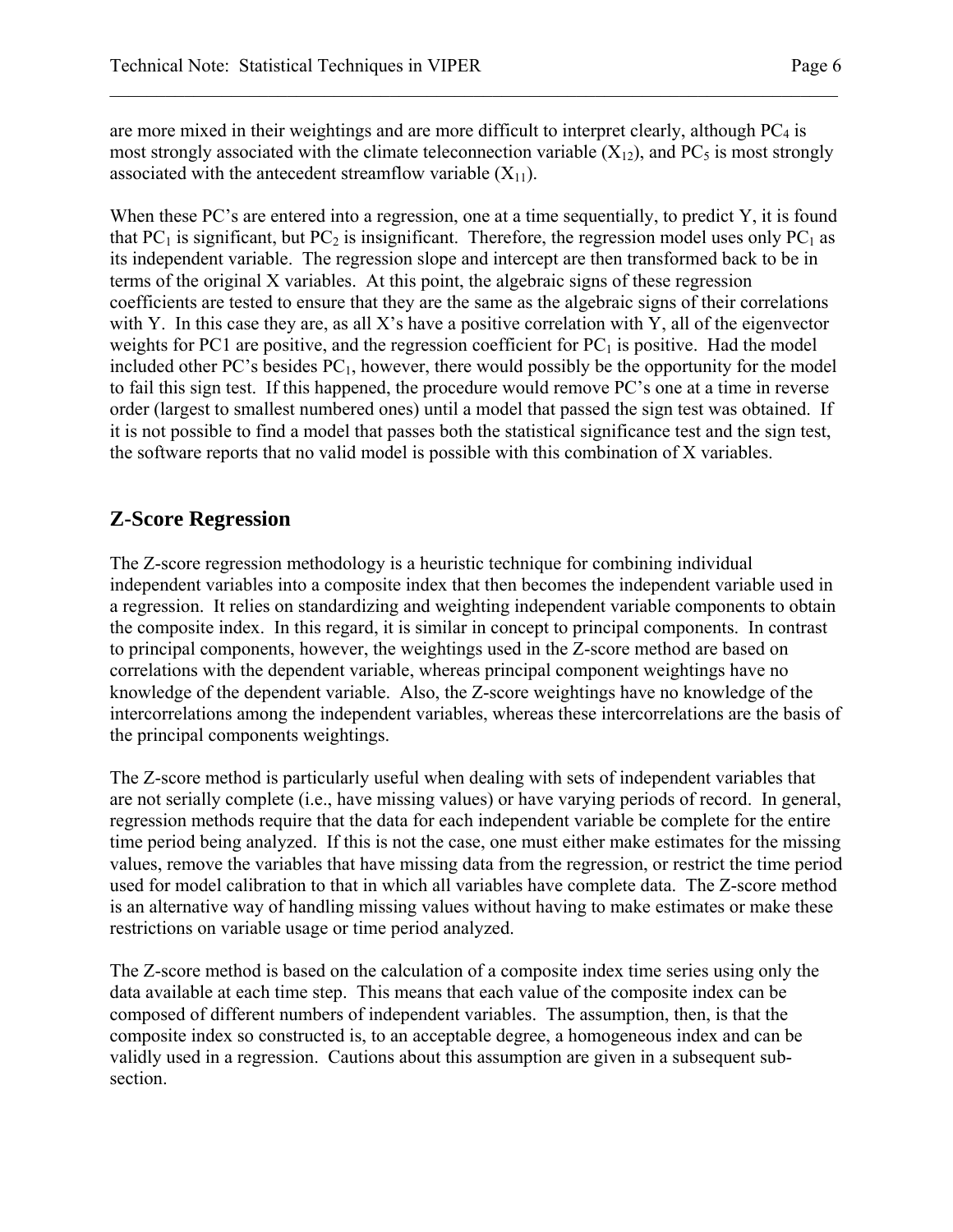#### **Z-Score Methodology**

The computational steps for Z-score regression are illustrated in Figure 2. The Z-score transform step is simply the common statistical procedure of standardization of a variable in which the mean is subtracted, and the result is divided by the standard deviation:

 $\mathcal{L}_\mathcal{L} = \mathcal{L}_\mathcal{L} = \mathcal{L}_\mathcal{L} = \mathcal{L}_\mathcal{L} = \mathcal{L}_\mathcal{L} = \mathcal{L}_\mathcal{L} = \mathcal{L}_\mathcal{L} = \mathcal{L}_\mathcal{L} = \mathcal{L}_\mathcal{L} = \mathcal{L}_\mathcal{L} = \mathcal{L}_\mathcal{L} = \mathcal{L}_\mathcal{L} = \mathcal{L}_\mathcal{L} = \mathcal{L}_\mathcal{L} = \mathcal{L}_\mathcal{L} = \mathcal{L}_\mathcal{L} = \mathcal{L}_\mathcal{L}$ 

$$
Z = \frac{X - mean}{stdev}
$$

This creates a variable (Z) whose mean is 0 and standard deviation is 1. This puts all variables on an "equal footing." The means and standard deviations used in computing Z-scores are calculated from the data set used in calibrating the statistical model (i.e., not from other time periods).

The component index (C) is calculated as a weighted sum of the individual Z-score variables normalized by the sum of the weights. The weights are the coefficient of determination  $(R^2)$  of each variable with the dependent variable:

$$
C = \frac{\sum_{i=1}^n R_i^2 Z_i}{\sum_{i=1}^n R_i^2}
$$

where n is the number of variables. The purpose of this weighting is to give more emphasis to those variables that are more highly correlated with the dependent variable and less emphasis to those variables whose correlations are lower. Usually, to avoid confounding the index with irrelevant information, a minimum correlation criterion for inclusion of a variable is set by the user -- a common cutoff value of  $R^2$  is 0.09 ( $R = 0.3$ ), which represents an approximate minimum correlation of reasonable statistical significance for the numbers of observations typically used in developing water supply forecasting models.

Most variables used in water supply forecasting have a positive correlation with the dependent variable. Some variables, however, such as climate teleconnection indices or spring temperature, can have negative correlations. If this is the case, the algebraic sign of the time series is inverted (i.e., time series is multiplied by -1) to give a positive correlation, and the analysis proceeds as usual. This inversion is necessary so that the weighting scheme functions properly.

Notice in Figure 2 that independent variables are grouped by type of data. Typically, these data types include snow water equivalent, precipitation, antecedent streamflow, and climate teleconnection indices, although other types are also possible. If there is more than one type of data, then there are two levels of Z-score transform and component index combination -- one to create a composite index for each data type and one to combine the data type composite indices together to arrive at the final multiple component index that is used as the independent variable in the regression.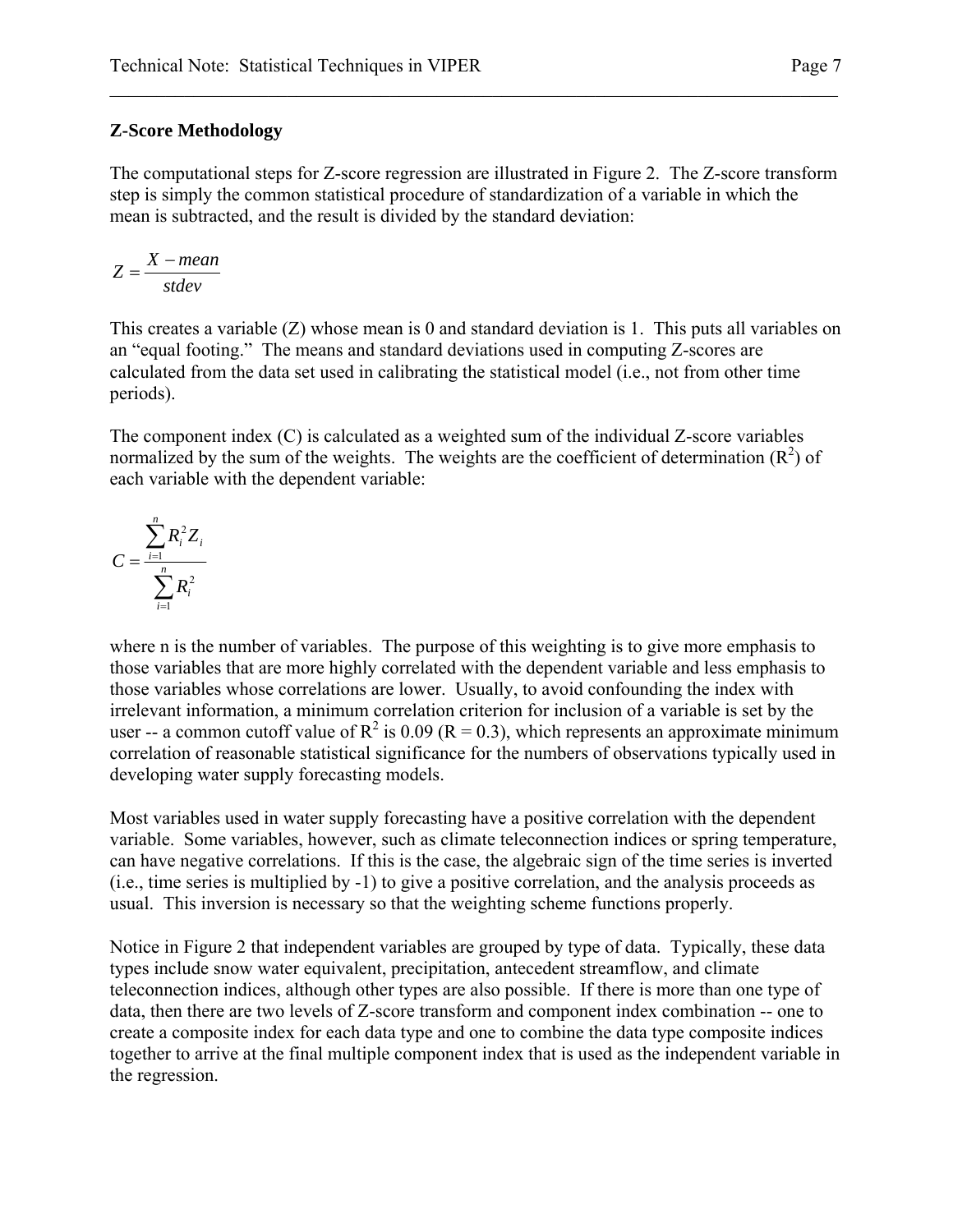

 $\mathcal{L}_\mathcal{L} = \mathcal{L}_\mathcal{L} = \mathcal{L}_\mathcal{L} = \mathcal{L}_\mathcal{L} = \mathcal{L}_\mathcal{L} = \mathcal{L}_\mathcal{L} = \mathcal{L}_\mathcal{L} = \mathcal{L}_\mathcal{L} = \mathcal{L}_\mathcal{L} = \mathcal{L}_\mathcal{L} = \mathcal{L}_\mathcal{L} = \mathcal{L}_\mathcal{L} = \mathcal{L}_\mathcal{L} = \mathcal{L}_\mathcal{L} = \mathcal{L}_\mathcal{L} = \mathcal{L}_\mathcal{L} = \mathcal{L}_\mathcal{L}$ 

**Figure 2.** Schematic of Z-score regression process involving several independent variables of three different data types. The steps of Z-score transforms and component index combinations are shown, resulting in a final composite index that is used as the independent variable in the streamflow forecasting model. The Z-score transform step shown in the dotted box and the resultant Component Z-index (all also denoted by asterisks) are not in the algorithm at the time of this writing but are planned to be added.

After the linear regression is performed, the slope and intercept can be algebraically manipulated in conjunction with the component weightings and Z-score transforms to express the final equation in terms of the original X variables used for the calculation of each value of the composite index that was the independent variable in the regression.

Two examples below illustrate the computational procedure.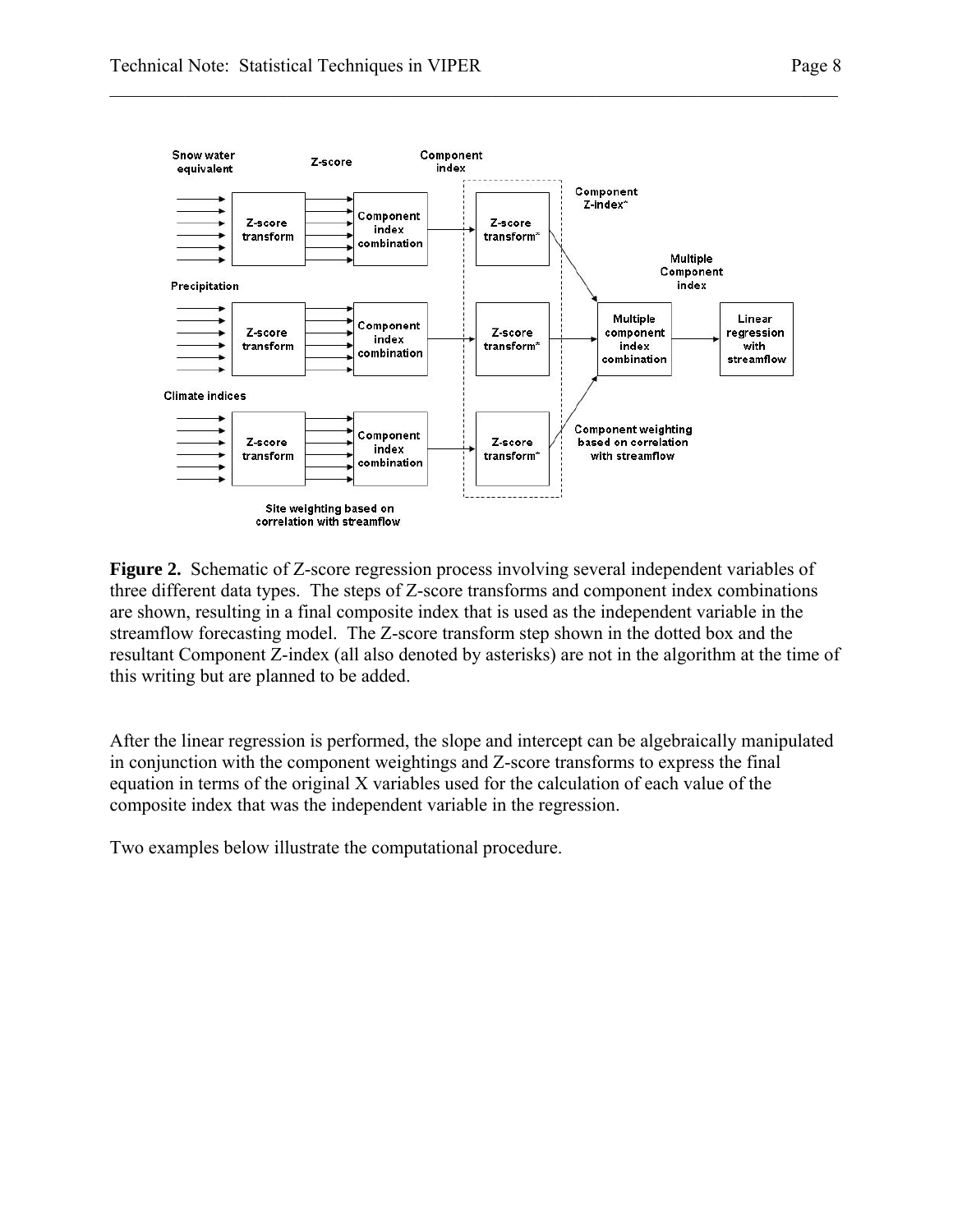#### **Simple Example (1 data type, 2 stations)**

This example shows the basic calculations without the complication of more than one data type. Example data are given for a short series of years for easy illustration. How missing data are handled is also shown in this example.

 $\mathcal{L}_\mathcal{L} = \mathcal{L}_\mathcal{L} = \mathcal{L}_\mathcal{L} = \mathcal{L}_\mathcal{L} = \mathcal{L}_\mathcal{L} = \mathcal{L}_\mathcal{L} = \mathcal{L}_\mathcal{L} = \mathcal{L}_\mathcal{L} = \mathcal{L}_\mathcal{L} = \mathcal{L}_\mathcal{L} = \mathcal{L}_\mathcal{L} = \mathcal{L}_\mathcal{L} = \mathcal{L}_\mathcal{L} = \mathcal{L}_\mathcal{L} = \mathcal{L}_\mathcal{L} = \mathcal{L}_\mathcal{L} = \mathcal{L}_\mathcal{L}$ 

Consider the following variables and data:

|                        | $Y =$ Streamflow for a series of years |                        |                 |
|------------------------|----------------------------------------|------------------------|-----------------|
| [197595]               |                                        |                        |                 |
| 1976 105               |                                        |                        |                 |
| 1977 83                |                                        |                        |                 |
| 1978 93                |                                        |                        |                 |
| 1979 115]              |                                        |                        |                 |
|                        |                                        |                        |                 |
| $X_1$ = SWE, station 1 |                                        | $X_2$ = SWE, station 2 |                 |
| $[1975 \ 10$           |                                        |                        | $[1975$ missing |
| 1976 12                |                                        | 1976 7                 |                 |
| 1977 11                |                                        | 1977 4                 |                 |
|                        | 1978 missing                           | 1978 8                 |                 |
| 1979                   | 12]                                    | 1979                   | 91              |

The first step is to convert each independent variable time series into a Z-score, by subtracting the mean from each value and dividing the result by the standard deviation. For these data:

| $Mean(X_1) = 11.250$ | Mean( $X_2$ ) = 7.000  |
|----------------------|------------------------|
| $Stdev(X_1) = 0.957$ | Stdev( $X_2$ ) = 2.160 |

This gives the Z-scores as:

| $Z_1$ = Z-score, station 1 |                  | $Z_2$ = Z-score, station 2 |                 |
|----------------------------|------------------|----------------------------|-----------------|
|                            | $[1975 - 1.306]$ |                            | $[1975$ missing |
|                            | 1976 0.783       | $1976 \quad 0$             |                 |
|                            | 1977 -0.261      |                            | 1977 -1.389     |
|                            | 1978 missing     |                            | 1978 0.463      |
|                            | 1979 0.783]      |                            | 1979 0.926]     |

Next, the weights for each station are determined. These are simply the coefficient of determination  $(R^2)$ , the square of the correlation coefficient) between the station and the dependent variable (Y):

| $R^2(Z_1, Y) = 0.420$ | $R^2(Z_2, Y) = 0.670$ |
|-----------------------|-----------------------|
| $[R(Z_1, Y) = 0.648]$ | $[R(Z_2, Y) = 0.818]$ |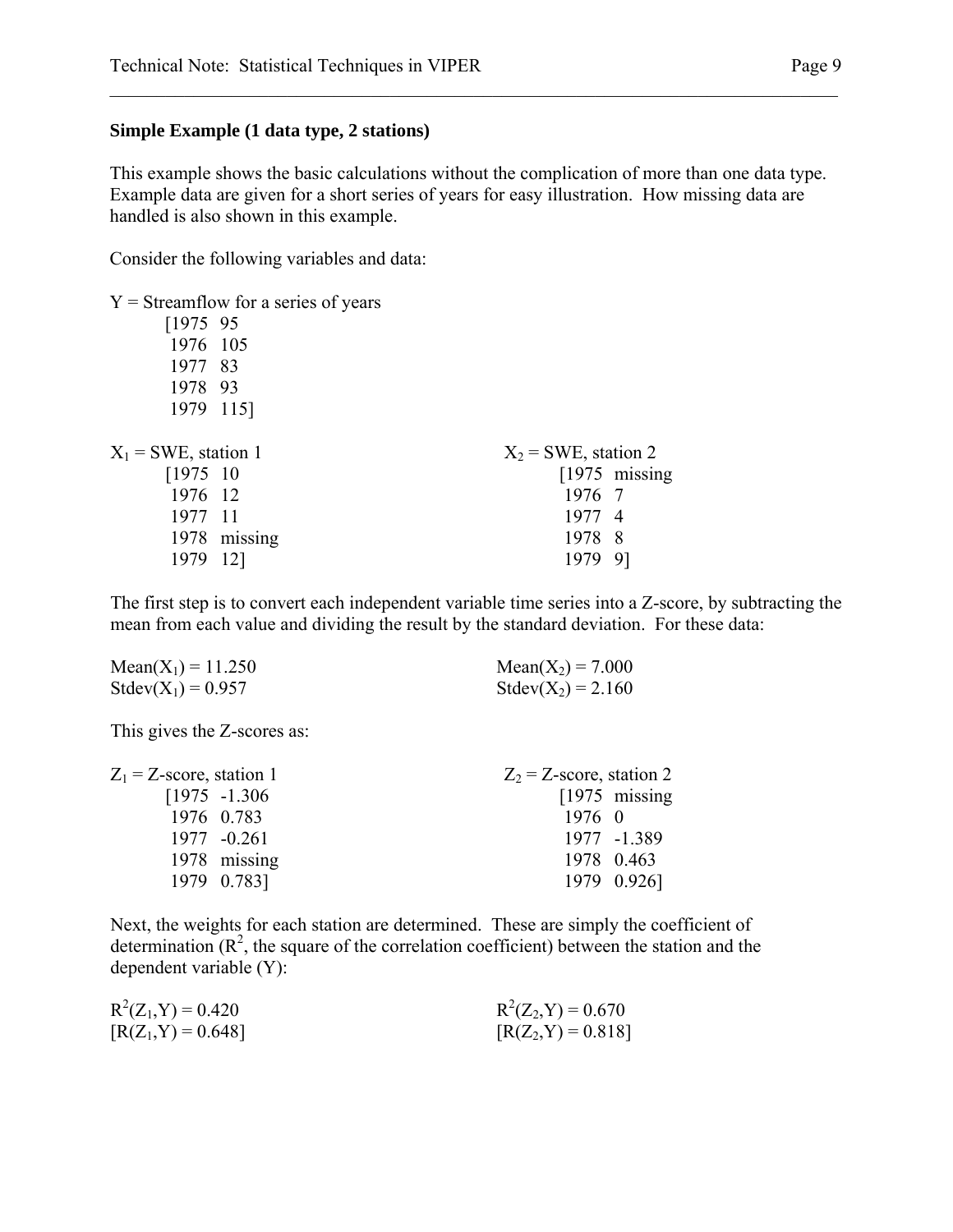Since station 2 has a higher correlation with streamflow than station 1, it receives a higher weighting in the composite index. If values for both sites are available, the composite time series of station 1 and 2 is computed as:

 $\mathcal{L}_\mathcal{L} = \mathcal{L}_\mathcal{L} = \mathcal{L}_\mathcal{L} = \mathcal{L}_\mathcal{L} = \mathcal{L}_\mathcal{L} = \mathcal{L}_\mathcal{L} = \mathcal{L}_\mathcal{L} = \mathcal{L}_\mathcal{L} = \mathcal{L}_\mathcal{L} = \mathcal{L}_\mathcal{L} = \mathcal{L}_\mathcal{L} = \mathcal{L}_\mathcal{L} = \mathcal{L}_\mathcal{L} = \mathcal{L}_\mathcal{L} = \mathcal{L}_\mathcal{L} = \mathcal{L}_\mathcal{L} = \mathcal{L}_\mathcal{L}$ 

$$
C = \frac{R^2(Z_1, Y)Z_1 + R^2(Z_2, Y)Z_2}{R^2(Z_1, Y) + R^2(Z_2, Y)}
$$

In 1978, however, station 1 has a missing value, and in 1975, station 2 has a missing value. For these years, the composite index value becomes simply  $Z_2$  and  $Z_1$ , respectively. In the more general case, with more than two stations, the composite index would be calculated using all stations with non-missing values.

In this example, the composite time series therefore becomes:

 $C =$ Composite index time series

 [1975 -1.306 1976 0.302 1977 -0.954 1978 0.463 1979 0.871]

This composite index is then the SWE component index for this example. Since this is the only data type, there are no other component indices to calculate and combine with. This index, then, is the independent variable for the regression. The results of the regression give a slope of 9.153 and an intercept of 99.342, with an  $\overline{R}^2$  value of 0.505 (R = 0.711).

#### **Extended Example (2 data types, 2 stations apiece)**

Two additional stations of a different data type will now be added to the example. The first data type was SWE; this second data type will be considered to be precipitation (e.g., water year precipitation to date). The composite index for the snow water equivalent component will be used again, but the composite index for precipitation now needs to be calculated. Note that in this example two stations have been used for both data types, but in general the number of stations can be different among data types. Also in this example, precipitation will be considered to be for the same station locations as for snow water equivalent, but this is not a requirement.

| $X_3$ = Precipitation, station 1 | $X_4$ = Precipitation, station 2 |  |  |
|----------------------------------|----------------------------------|--|--|
| $[1975 \t23]$                    | $[1975$ missing                  |  |  |
| 1976 35                          | 1976 45                          |  |  |
| 1977 22                          | 1977 21                          |  |  |
| 1978 missing                     | 1978 30                          |  |  |
| 1979 40]                         | 1979 45]                         |  |  |
| $Mean(X_3) = 30.000$             | $Mean(X_4) = 35.250$             |  |  |
| $Stdev(X_3) = 8.907$             | $Stdev(X_4) = 11.84$             |  |  |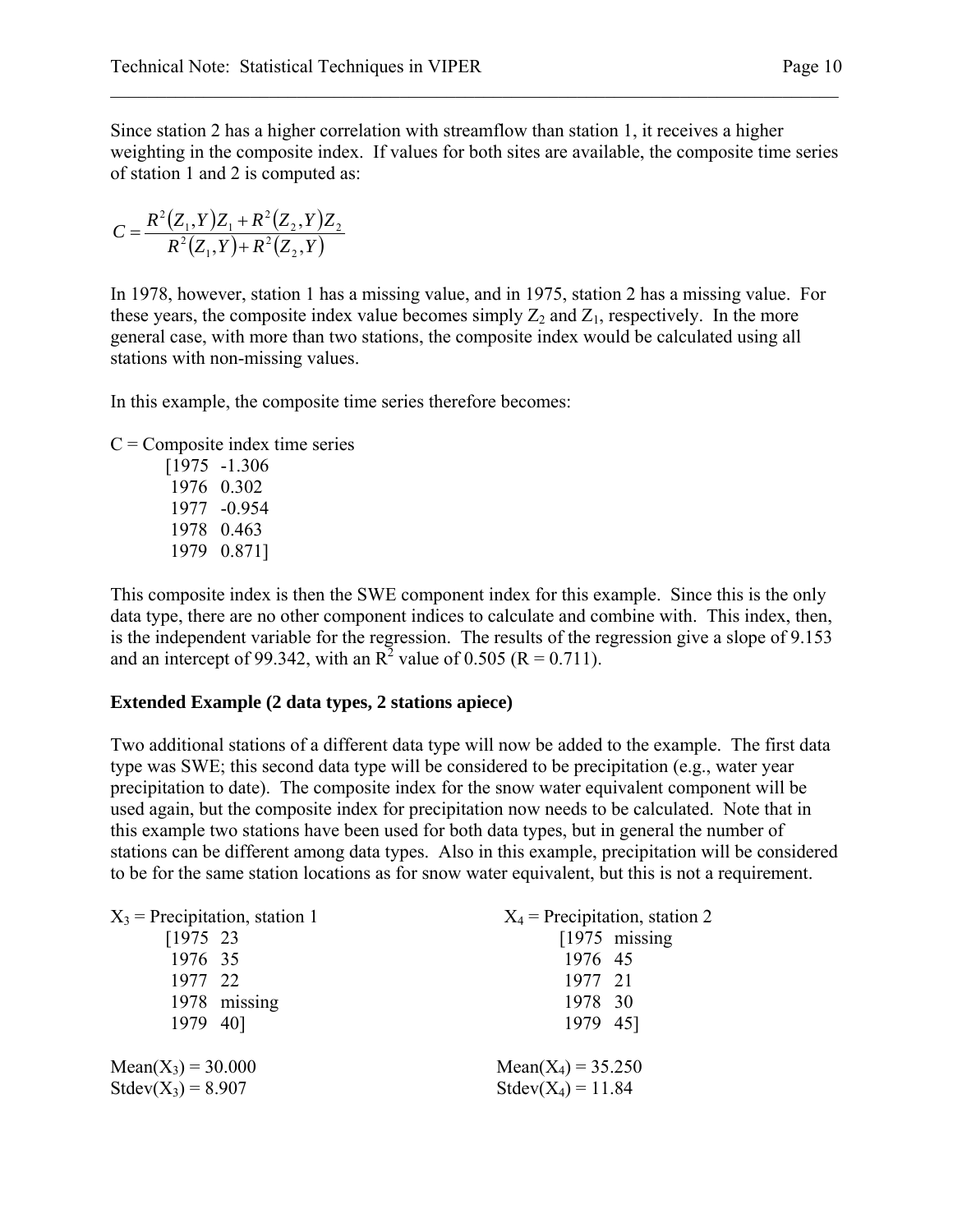| $Z_3$ = Z-score, station 1, data type 2 | $Z_4$ = Z-score, station 2, data type 2 |
|-----------------------------------------|-----------------------------------------|
| $[1975 -0.786]$                         | $[1975 \; \text{missing}]$              |
| 1976 0.561                              | 1976 0.823                              |
| 1977 -0.898                             | 1977 -1.203                             |
| 1978 missing                            | 1978 -0.443                             |
| 1979 1.123]                             | 1979 0.823]                             |
| $R^2(Z_3, Y) = 0.893$                   | $R^2(Z_4,Y) = 0.914$                    |
| $[R(Z_3, Y) = 0.945]$                   | $[R(Z_4, Y) = 0.956]$                   |

The composite index from the previous example will be used below and will now be called  $C_1$ , the 1 representing the SWE component. The composite index for the second component, precipitation, is:

 $\mathcal{L}_\mathcal{L} = \mathcal{L}_\mathcal{L} = \mathcal{L}_\mathcal{L} = \mathcal{L}_\mathcal{L} = \mathcal{L}_\mathcal{L} = \mathcal{L}_\mathcal{L} = \mathcal{L}_\mathcal{L} = \mathcal{L}_\mathcal{L} = \mathcal{L}_\mathcal{L} = \mathcal{L}_\mathcal{L} = \mathcal{L}_\mathcal{L} = \mathcal{L}_\mathcal{L} = \mathcal{L}_\mathcal{L} = \mathcal{L}_\mathcal{L} = \mathcal{L}_\mathcal{L} = \mathcal{L}_\mathcal{L} = \mathcal{L}_\mathcal{L}$ 

 $C_2$  = Composite index time series for precipitation

 [1975 -0.786 1976 0.694 1977 -1.052 1978 -0.443 1979 0.971]

The next step is to combine the two component indices. Before doing so, each index needs to be standardized itself, as the standard deviations will be somewhat less than 1 (a result of the summation involved in constructing the composite, related to the Central Limit Theorem of statistics), and the means may not necessarily be 0. From the component index time series:

| $Mean(C_1) = -0.125$                           | $Mean(C_2) = -0.123$                            |
|------------------------------------------------|-------------------------------------------------|
| $Stdev(C_1) = 0.949$                           | $Stdev(C_2) = 0.904$                            |
| $ZC_1$ = Z-score of $C_1$                      | $ZC_2 = Z$ -score of $C_2$                      |
| $[1975 - 1.244]$                               | $[1975 -0.733]$                                 |
| 1976 0.450                                     | 1976 0.904                                      |
| 1977 -0.874                                    | 1977 -1.028                                     |
| 1978 0.619                                     | 1978 -0.354                                     |
| 1979 1.049]                                    | 1979 1.210]                                     |
| $R^2(ZC_1, Y) = 0.505$<br>$[R(ZC1,Y) = 0.711]$ | $R^2(ZC_2, Y) = 0.897$<br>$[R(ZC2, Y) = 0.947]$ |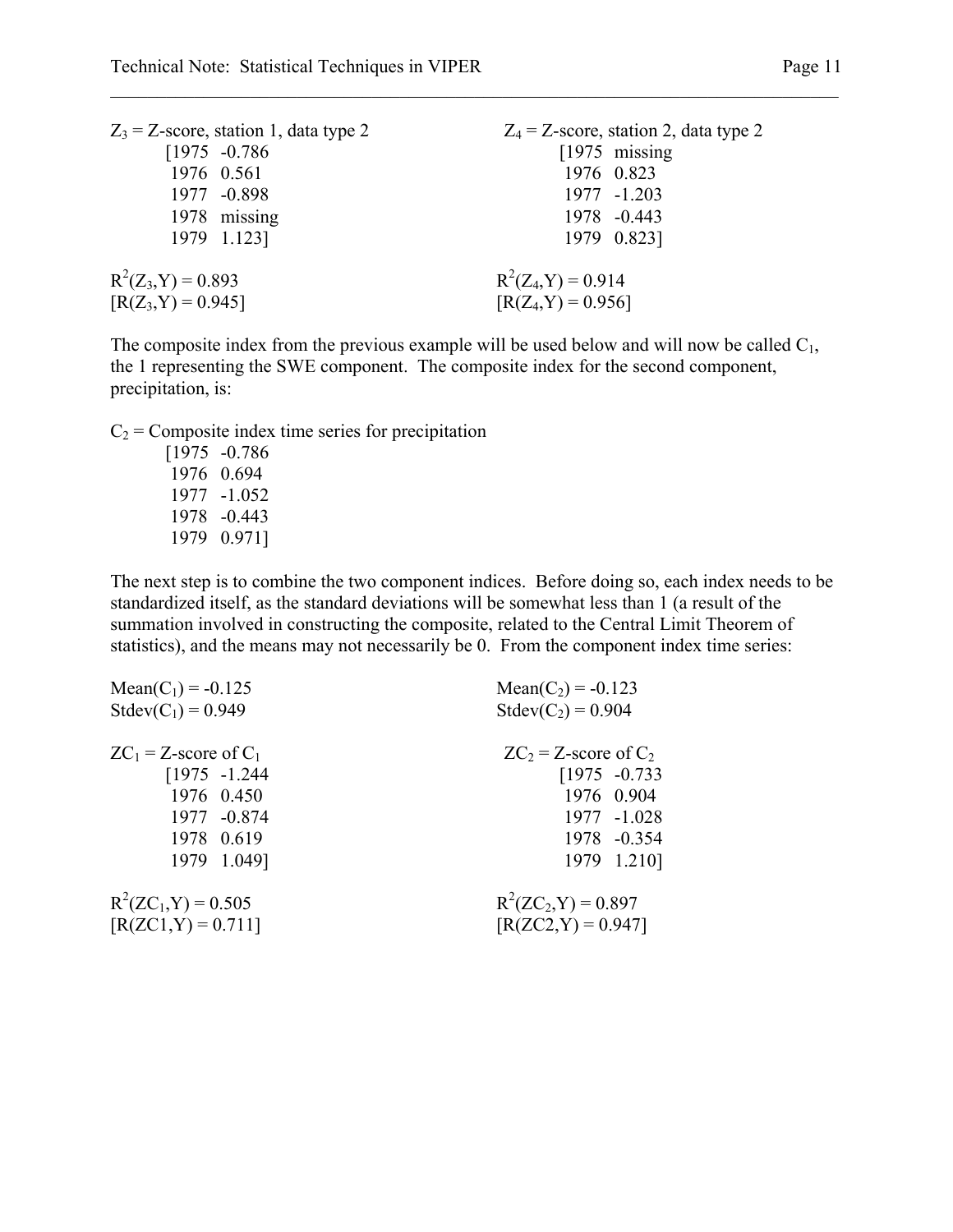The multiple component index is calculated in the same manner as for a single component index, that is, as a normalized weighted sum.

 $\mathcal{L}_\mathcal{L} = \mathcal{L}_\mathcal{L} = \mathcal{L}_\mathcal{L} = \mathcal{L}_\mathcal{L} = \mathcal{L}_\mathcal{L} = \mathcal{L}_\mathcal{L} = \mathcal{L}_\mathcal{L} = \mathcal{L}_\mathcal{L} = \mathcal{L}_\mathcal{L} = \mathcal{L}_\mathcal{L} = \mathcal{L}_\mathcal{L} = \mathcal{L}_\mathcal{L} = \mathcal{L}_\mathcal{L} = \mathcal{L}_\mathcal{L} = \mathcal{L}_\mathcal{L} = \mathcal{L}_\mathcal{L} = \mathcal{L}_\mathcal{L}$ 

MC = Multiple component index

 [1975 -0.917 1976 0.740 1977 -0.972 1978 0.003 1979 1.152]

The regression of MC with Y gives a slope of 11.502 and an intercept of 98.200, with an  $\mathbb{R}^2$  value of 0.812 ( $R = 0.901$ ).

#### **Potential Vulnerabilities of Z-Score Regression**

By constructing the final composite index using only the data available at each time step (year in these examples), Z-score regression makes provision for the use of non-serially complete data. It also expands the length of the time period covered in the regression analysis to be the union of all of the independent variables instead of the intersection, as with standard regression. This flexibility, however, is also the source of some vulnerabilities that have the potential of introducing inaccuracies into the analysis.

A key assumption of Z-score regression is that independent variables that are combined together into a component index all capture the same signal, and this signal is consistently represented by the variables available at each time step, even though the number of variables may vary. If two or more component indices are combined into a multiple component index, it also assumes that all of the component signals are consistently represented.

In a strict sense, this assumption is not true if different numbers of variables are used to construct the indices. It can, however, be considered to be true to an acceptable level of approximation if the number of missing variables is not great compared with the number of variables used in an index.

What should be avoided, then, is a situation where a component index is missing many of its constituent variables or where an entire component is missing from a multiple component index. One must therefore be careful to avoid these potential pitfalls, both during model calibration and during real-time operations.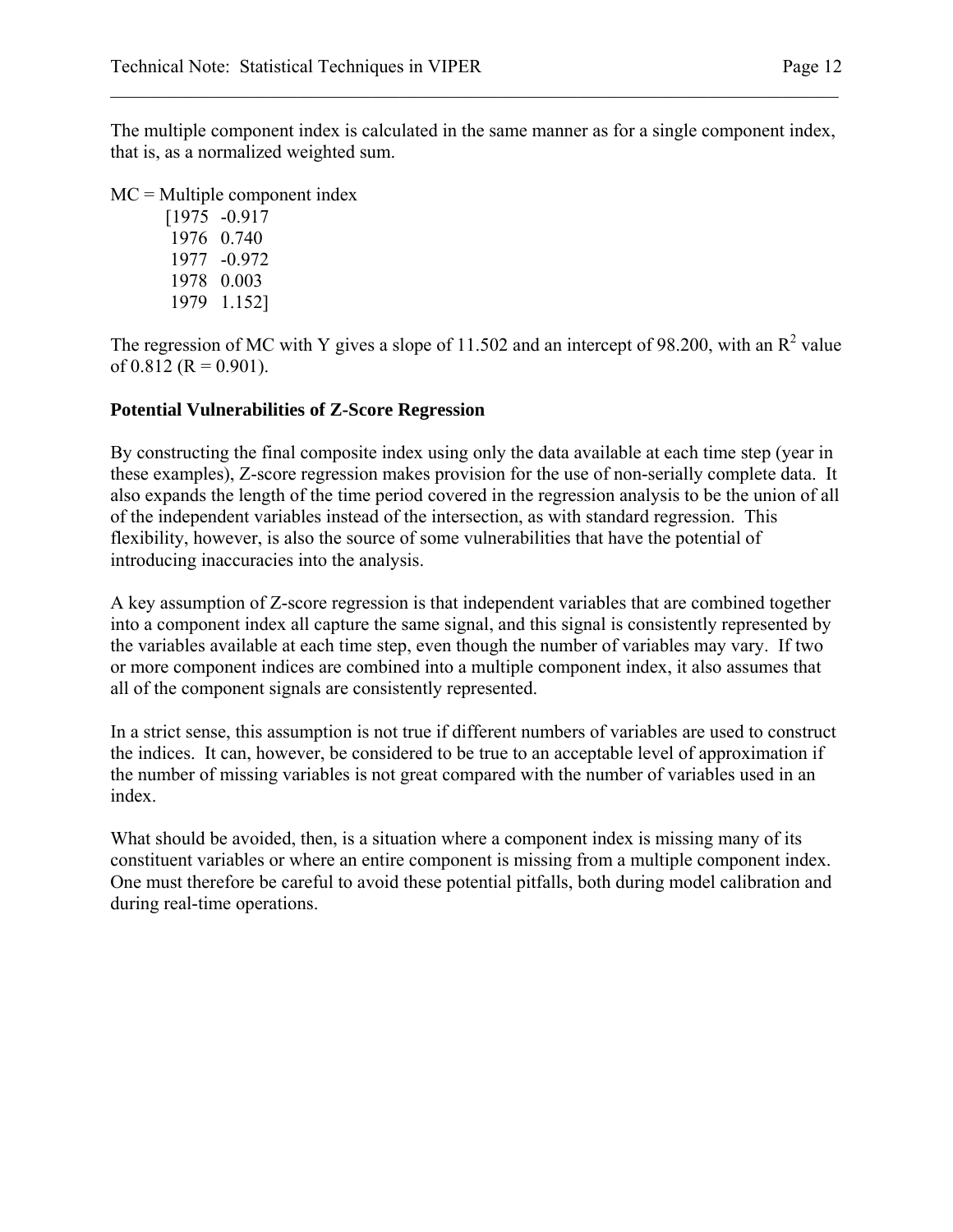# **Comparison of the Two Regression Methods**

It may be validly asked which of the two regression methods is preferable. As a general rule, the standard practice at the NWCC is to use principal components regression. Z-score regression is an alternative methodology available in VIPER that can be used when there are issues with serial completeness (missing data) or varying periods of record of the data.

 $\mathcal{L}_\mathcal{L} = \mathcal{L}_\mathcal{L} = \mathcal{L}_\mathcal{L} = \mathcal{L}_\mathcal{L} = \mathcal{L}_\mathcal{L} = \mathcal{L}_\mathcal{L} = \mathcal{L}_\mathcal{L} = \mathcal{L}_\mathcal{L} = \mathcal{L}_\mathcal{L} = \mathcal{L}_\mathcal{L} = \mathcal{L}_\mathcal{L} = \mathcal{L}_\mathcal{L} = \mathcal{L}_\mathcal{L} = \mathcal{L}_\mathcal{L} = \mathcal{L}_\mathcal{L} = \mathcal{L}_\mathcal{L} = \mathcal{L}_\mathcal{L}$ 

Because the weighting schemes differ, there will be differences in the regression coefficients for each independent variable between the two methods. Despite this, recent experience with a number of basins has shown that the two methods generally produce similar results in terms of regression  $R^2$  and standard error as well as real-time predictions.

As an illustration, consider the data set given in the example in the Principal Components Regression section above. The table below compares the regression coefficients for each X variable and the regression statistics for both principal components and Z-score models. For the Z-score model, the coefficients are calculated assuming all X variables are available.

| <b>Variable</b>                       | PC regression | <b>Z-score regression</b> |
|---------------------------------------|---------------|---------------------------|
| $X_1$ SWE, station 1                  | 2.914         | 2.367                     |
| $X_2$<br>SWE, station 2               | 3.337         | 2.528                     |
| $X_3$ SWE, station 3                  | 2.436         | 2.384                     |
| SWE, station 4<br>$X_4$               | 2.273         | 2.374                     |
| $X_5$ SWE, station 5                  | 2.502         | 2.375                     |
| $X_6$ Precipitation, station 1        | 3.343         | 2.771                     |
| $X_7$ Precipitation, station 2        | 2.691         | 1.961                     |
| $X_8$ Precipitation, station 3        | 2.449         | 1.499                     |
| $X_9$ Precipitation, station 4        | 2.974         | 2.666                     |
| $X_{10}$ Precipitation, station 5     | 2.782         | 2.072                     |
| $X_{11}$ Antecedent streamflow        | 0.546         | 0.981                     |
| $X_{12}$ Climate teleconnection index | 2.470         | 7.010                     |
| Intercept                             | $-79.776$     | $-38.832$                 |
| $R^2$                                 | 0.821         | 0.820                     |
| $\mathbf R$                           | 0.906         | 0.905                     |
| Standard error                        | 62.558        | 62.607                    |

Note that the regression statistics are nearly identical, but the coefficients differ. The Z-score model coefficients are somewhat smaller than those for the principal components model for SWE and precipitation, while the Z-score model coefficients are larger for antecedent streamflow and the climate teleconnection index. This difference is a direct result of the weighting schemes. The principal components model uses only  $PC<sub>1</sub>$ , which, as noted previously, gives more weight to the SWE and precipitation variables than  $X_{11}$  and  $X_{12}$ . Again as noted above, much of the weight for antecedent streamflow and the climate teleconnection index is associated with higher PC's, which are not used in the regression, therefore these two variables receive relatively less weight than with the Z-score model.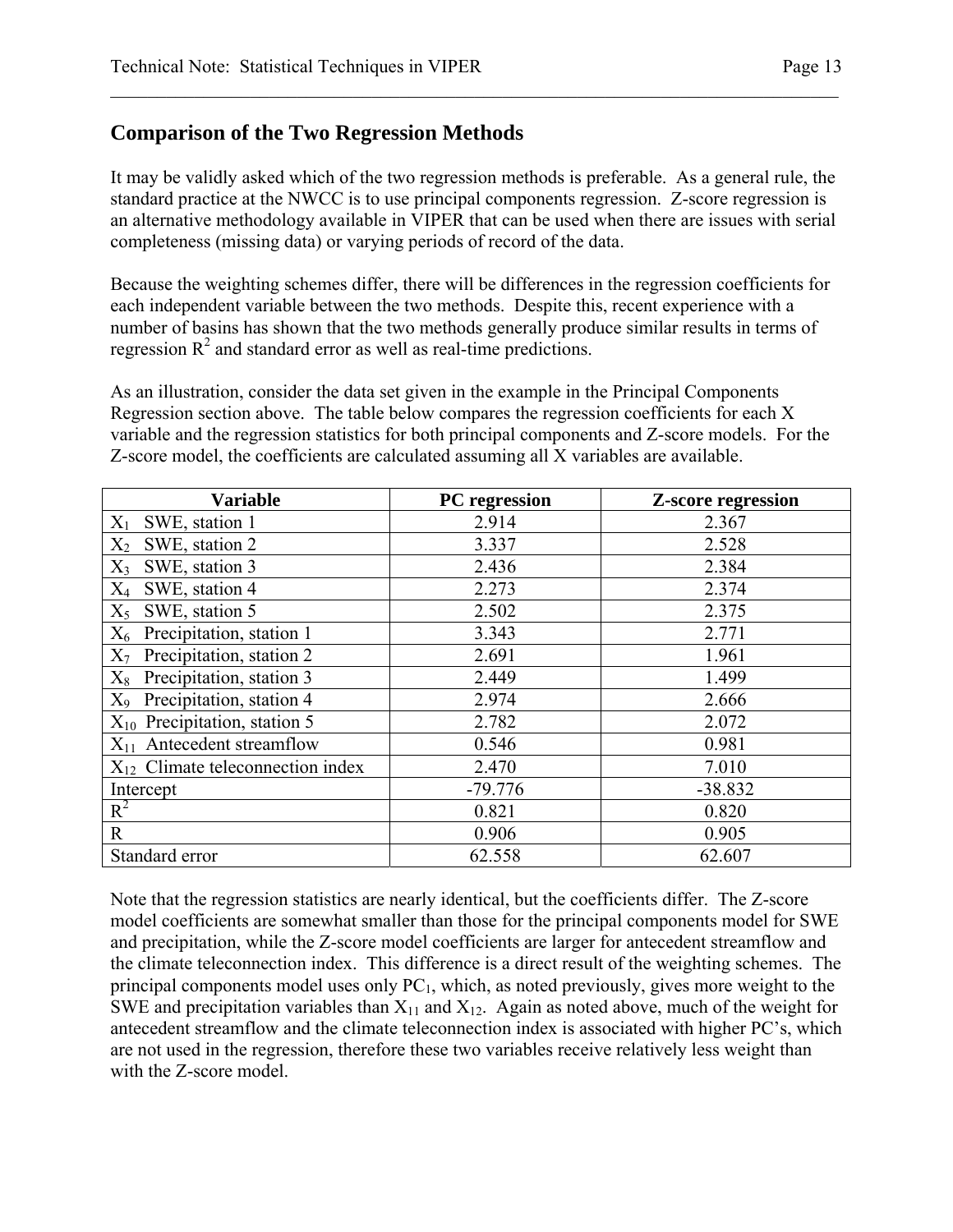This comparison demonstrates the inherent difference between the two methods, given that there is a serially complete data set. If this were not the case, the Z-score method could proceed, but there would be different coefficients for the different situations of missing variables. For the principal components method, the missing values would have to be estimated, a variable would have to be removed from the analysis, or some other adaptation to accommodate the data availability would have to be devised.

 $\mathcal{L}_\mathcal{L} = \mathcal{L}_\mathcal{L} = \mathcal{L}_\mathcal{L} = \mathcal{L}_\mathcal{L} = \mathcal{L}_\mathcal{L} = \mathcal{L}_\mathcal{L} = \mathcal{L}_\mathcal{L} = \mathcal{L}_\mathcal{L} = \mathcal{L}_\mathcal{L} = \mathcal{L}_\mathcal{L} = \mathcal{L}_\mathcal{L} = \mathcal{L}_\mathcal{L} = \mathcal{L}_\mathcal{L} = \mathcal{L}_\mathcal{L} = \mathcal{L}_\mathcal{L} = \mathcal{L}_\mathcal{L} = \mathcal{L}_\mathcal{L}$ 

### **Variable Combinations Search**

In building statistical models, it can be of assistance to employ a variable selection algorithm to select variables from a list of candidates to optimize model accuracy. Garen (1992) developed such an algorithm, which is implemented in VIPER.

This algorithm is a search procedure that tests combinations of candidate variables in a systematic way to identify variable combinations that result in superior model accuracy (as measured by the standard error). Since testing all possible combinations of candidate variables can be computationally expensive, this procedure tests a subset of combinations by building up models in a logical progression.

The algorithm begins by computing all one variable models and storing the best 30 (or all the models if there are fewer than 30 candidate variables) in a "keep list". Minimizing the standard error (or more correctly, the jackknife standard error; see section below) is used as the optimality criterion. The number 30 was arbitrarily chosen as a compromise between keeping the computations at a reasonable level and giving the algorithm plenty of combinations upon which to build.

In the next iteration of the algorithm, all possible two-variable models built from the 30 stored one-variable models are tested by adding variables from the candidate list to each of the stored models one at a time. The standard errors from the two-variable models along with the 30 onevariable models are sorted, and the best 30 models are retained.

In the third iteration, three-variable models are built from the stored two-variable models, again by adding variables from the candidate list one at a time. The best 30 one-, two-, or threevariable models are then stored.

The algorithm continues its iterations of adding one more variable to the stored models until no more improvements in the standard error occur. At this point, the algorithm terminates, and the user is presented with the list of the best 30 models -- the variables used and the regression statistics.

This search algorithm tends to select for parsimonious models (i.e., ones that do not contain a large number of variables) and does not necessarily find the absolute optimum or all combinations within the range of standard errors in the final list. It does, however, do a good job of identifying the strongest variables and building models that perform well.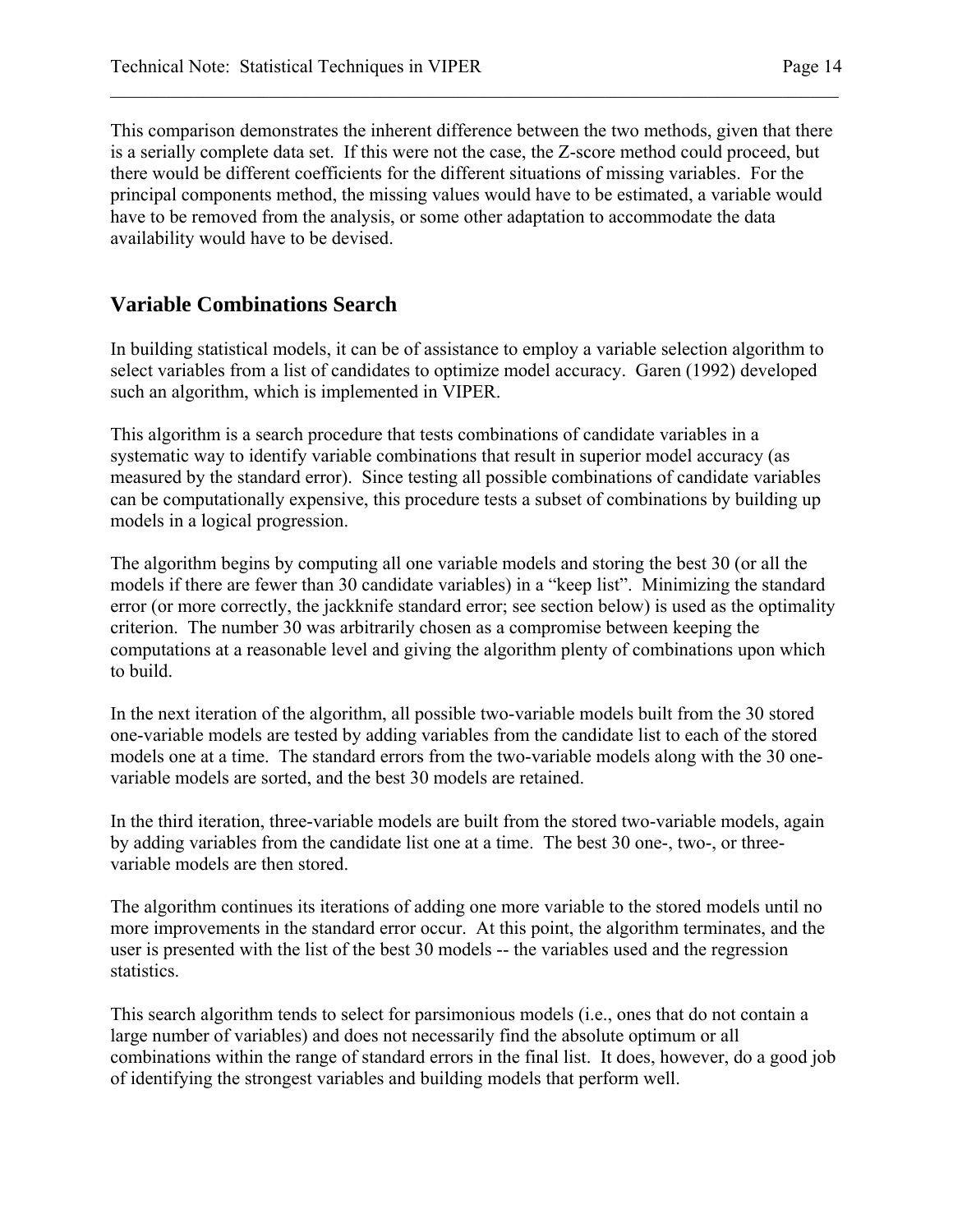Since this algorithm is only a statistical optimization, it is still incumbent upon the user to review these results for physical meaningfulness before selecting any of these models for use. It may be that the user will not want to use any of these models, instead choosing to modify them or choosing an entirely different variable combination, keeping in mind that there are often tradeoffs between statistical optimality and physical meaningfulness. This variable search optimization, then, should be considered to be only a guide to assist in the selection of independent variables to use.

 $\mathcal{L}_\mathcal{L} = \mathcal{L}_\mathcal{L} = \mathcal{L}_\mathcal{L} = \mathcal{L}_\mathcal{L} = \mathcal{L}_\mathcal{L} = \mathcal{L}_\mathcal{L} = \mathcal{L}_\mathcal{L} = \mathcal{L}_\mathcal{L} = \mathcal{L}_\mathcal{L} = \mathcal{L}_\mathcal{L} = \mathcal{L}_\mathcal{L} = \mathcal{L}_\mathcal{L} = \mathcal{L}_\mathcal{L} = \mathcal{L}_\mathcal{L} = \mathcal{L}_\mathcal{L} = \mathcal{L}_\mathcal{L} = \mathcal{L}_\mathcal{L}$ 

### **Time Period Search**

Since the independent variables used in water supply forecasting have a monthly time step, it is necessary to identify the month or months that contain the most relevant information for predicting the dependent variable. The time period search feature of VIPER is designed to assist with this.

Some types of independent variables can be accumulated or averaged over a period of months to capture a signal into a single aggregated variable. This applies particularly to precipitation, streamflow, and climate teleconnection indices. Aggregating can be helpful in reducing the number of independent variables and in focusing the signal into a single value rather than having it scattered among several monthly values.

The main exception to this is SWE, which is already an accumulated variable. Under certain circumstances, however, it can be helpful to identify which month's SWE is the best predictor of the dependent variable. This applies especially in the spring, when sometimes the SWE from a previous month rather than the current month is a better predictor (e.g., May SWE used in a June forecasting equation). The VIPER time period search routine can assist with identifying such cases.

The time period search algorithm examines variables of like data type together in a group. Each group is examined independently. For all data types except SWE, the algorithm proceeds by computing linear regression models to predict the dependent variable for all combinations of contiguous months for the independent variables within the range specified by the user. Either principal components or Z-score regression can be used, as desired. The range of months tested in each iteration of the algorithm is the same for all variables in the group. The algorithm identifies the model giving the smallest standard error and reports this optimum range of months for the variables in the group.

For SWE, there is no accumulation of months, but the algorithm proceeds as described above, testing individual monthly SWE within the range of months specified by the user. The algorithm reports the SWE month that gives the smallest standard error for all stations together as a group.

As a note of caution, users should be aware that sometimes a monthly range can contain more than one signal. For example, fall precipitation before snow accumulation begins and winter precipitation after snow accumulation has started are two different signals. If a monthly range that spans more than one signal is specified, this should be a conscious decision by the user.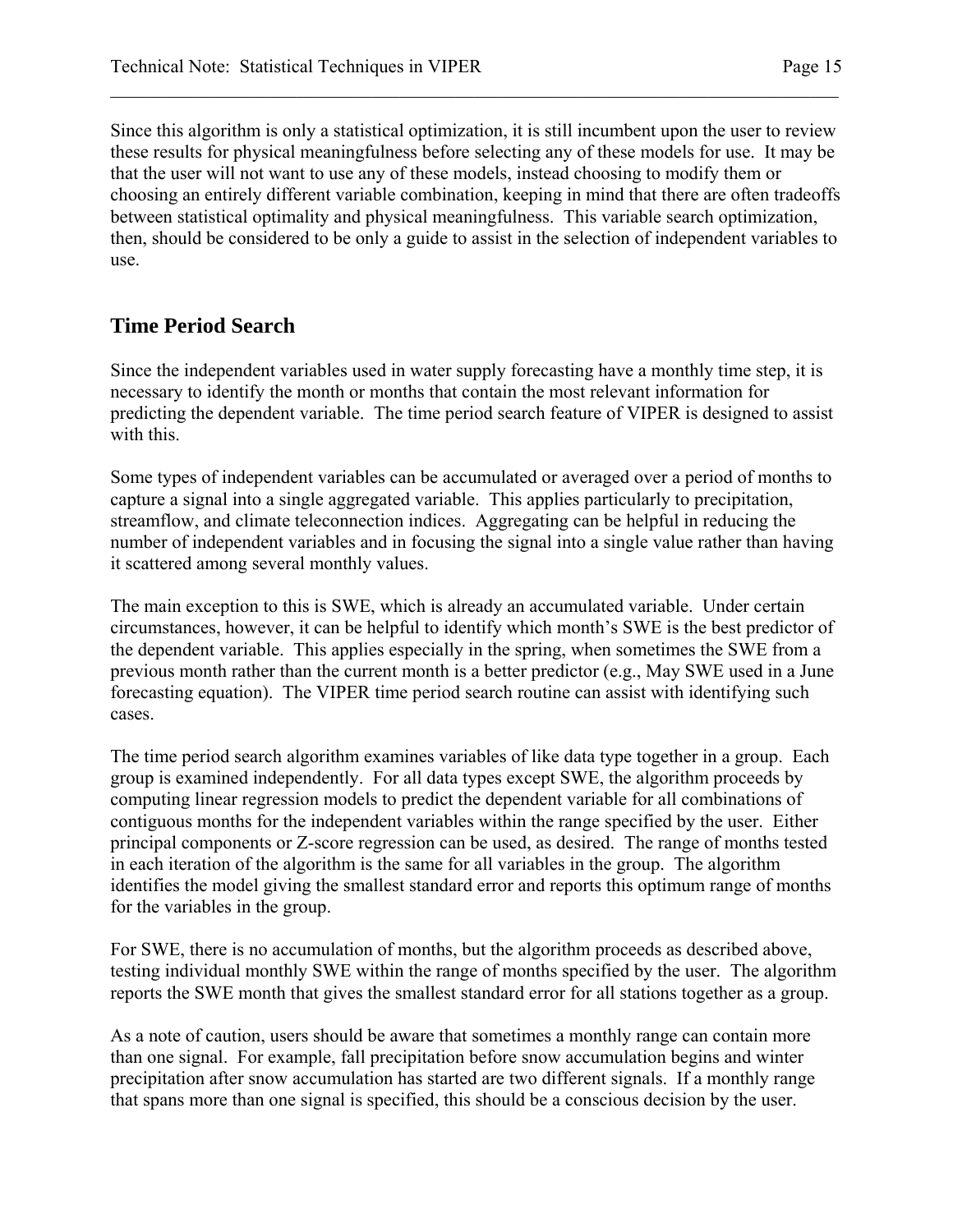Another item to note is that this time period optimization does not account for interactions among the different data types, as each data type group is evaluated independently. A future enhancement being considered will allow other specified data type groups with fixed time ranges to be included in the models during the time period search for a given data type group. This will allow interactions among data type groups to be considered in determining the optimum time range.

 $\mathcal{L}_\mathcal{L} = \mathcal{L}_\mathcal{L} = \mathcal{L}_\mathcal{L} = \mathcal{L}_\mathcal{L} = \mathcal{L}_\mathcal{L} = \mathcal{L}_\mathcal{L} = \mathcal{L}_\mathcal{L} = \mathcal{L}_\mathcal{L} = \mathcal{L}_\mathcal{L} = \mathcal{L}_\mathcal{L} = \mathcal{L}_\mathcal{L} = \mathcal{L}_\mathcal{L} = \mathcal{L}_\mathcal{L} = \mathcal{L}_\mathcal{L} = \mathcal{L}_\mathcal{L} = \mathcal{L}_\mathcal{L} = \mathcal{L}_\mathcal{L}$ 

# **Jackknife Test**

Since these models are intended to be used in a forecasting situation, the standard error from the model calibration might be considered to be an overly optimistic expression of the forecast error. To obtain a more realistic evaluation of a model's forecasting potential, a jackknife (also called cross-validation) procedure is used.

The jackknife test for a given combination of independent variables is an iterative procedure of leaving out one observation (typically a year) from the calibration data set, computing the regression coefficients, then using these coefficients with the input data for the withheld observation to make a prediction of the dependent variable. The withheld observation is then returned to the calibration data set, and the next observation is removed. The process is repeated through the entire data set so that when finished, a series of predictions is obtained from models that did not include that observation in the calibration data set. These jackknife predictions are then compared to the observed values, and a jackknife standard error is computed. Generally, the jackknife standard error is a little larger than the standard error from calibration using all observations.

The jackknife standard error is used as the optimality criterion in the variable combinations search algorithm, and it is used in the evaluation of models in which the user specifies the independent variables to be used. The jackknife standard error is used in operational forecasting to compute error bounds around the median forecast.

# **Nonlinear Procedures**

There are two situations in which a linear regression model is not appropriate. The first is when there is a marked nonlinear relationship between the independent and dependent variables, and the second is when the errors around the median predictions from a linear model do not have a normal distribution.

In both of these situations, nonlinear models can generally address the problem. The standard practice at the NWCC, which is implemented in VIPER, is to transform the dependent variable and develop a linear model to predict this transformed Y. The transforms used are square root, cube root, and natural logarithm. The software handles all steps of transforming, computing the linear model to predict the transformed Y, and back-transforming the model results. Note that a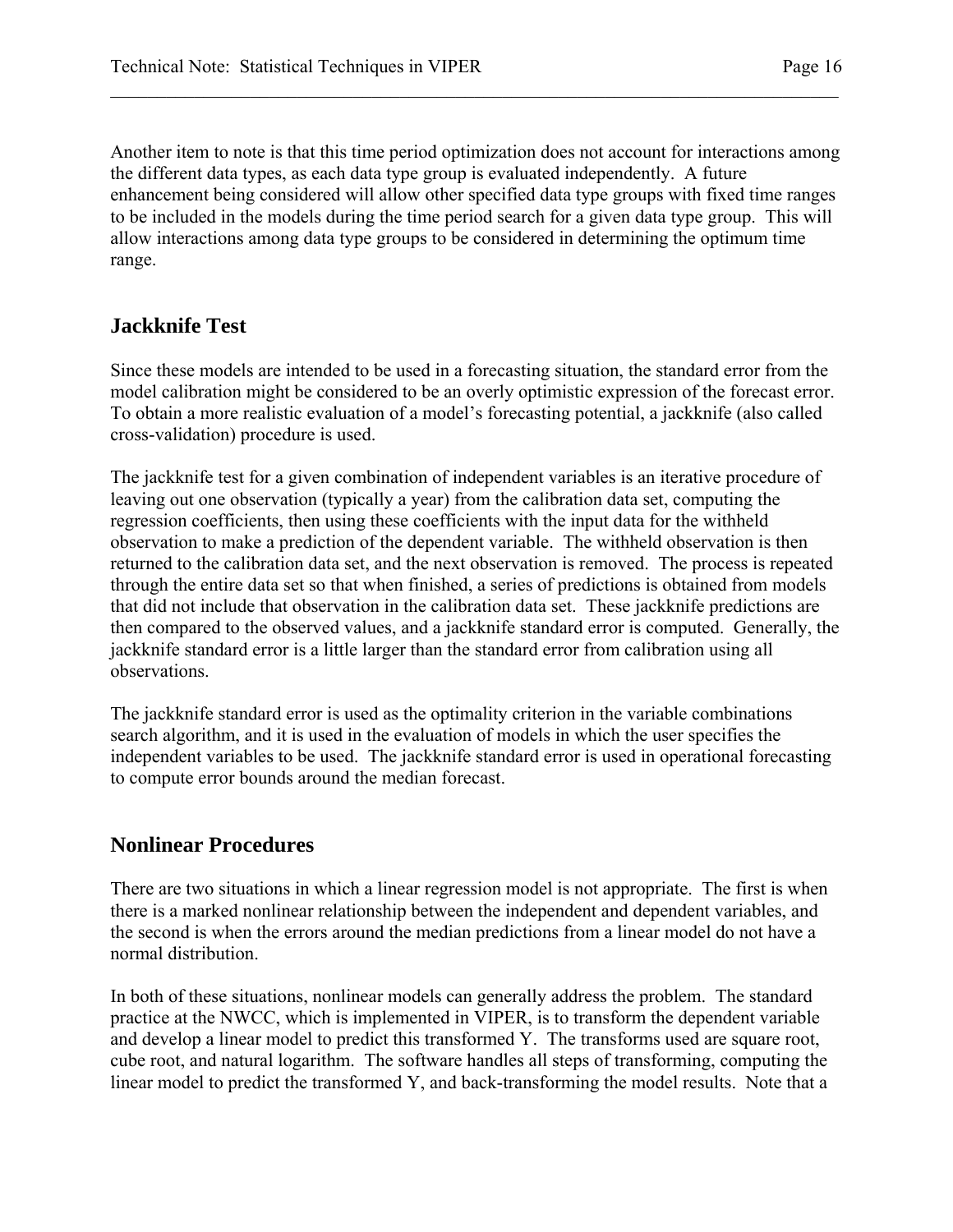nonlinear model built in this way will have asymmetrical error bounds, being narrower below the median prediction and wider above the median prediction.

 $\mathcal{L}_\mathcal{L} = \mathcal{L}_\mathcal{L} = \mathcal{L}_\mathcal{L} = \mathcal{L}_\mathcal{L} = \mathcal{L}_\mathcal{L} = \mathcal{L}_\mathcal{L} = \mathcal{L}_\mathcal{L} = \mathcal{L}_\mathcal{L} = \mathcal{L}_\mathcal{L} = \mathcal{L}_\mathcal{L} = \mathcal{L}_\mathcal{L} = \mathcal{L}_\mathcal{L} = \mathcal{L}_\mathcal{L} = \mathcal{L}_\mathcal{L} = \mathcal{L}_\mathcal{L} = \mathcal{L}_\mathcal{L} = \mathcal{L}_\mathcal{L}$ 

# **Routed Procedures**

A so-called "routed procedure" is a statistical model that relates one or more stream locations to another. Typically, upstream points are used to predict a downstream point. Such models are useful when there is a strong relationship between upstream and downstream points, and they can simplify the development of forecasting models by avoiding the full analysis of all of the basic input variables (SWE, precipitation, etc.) as is necessary for a "headwater" basin.

In VIPER, routed procedures are developed in a two-step process. The first step is to develop the relationship between the upstream point(s) and the downstream point using historical streamflow data. If there is more than one upstream point, the streamflows are added together to give a single independent variable. The reasoning behind this is that the upstream flows represent some fraction of the watershed of the downstream point, so the relationship is between the response of this watershed fraction and the entire watershed of the downstream point.

The second step is to estimate the standard error of this model. In real-time forecasting, the independent variable is not an observed value but rather a forecast, which contains uncertainty. This uncertainty needs to be propagated to the prediction at the downstream point.

The standard error for a routed procedure is computed empirically by using the jackknife forecasts from the development of the upstream forecast models as input to the routed model and computing a standard error from the prediction errors at the downstream point. The mechanics of doing this are explained in the VIPER user's manual.

# **Helper Variables**

In the case of missing values of the dependent variable, VIPER allows the user to specify a "helper variable" to be used to estimate the missing data. Typically, the dependent variable is a streamflow volume, and there can be either scattered missing values, or the streamgage was discontinued for some period of time. In this situation, it is often possible to make very good estimates of these missing values using data from a nearby streamgage, either upstream or downstream from the point of interest or in a neighboring basin. This makes it possible to use more years of data in model development.

The estimates are made using a simple linear regression between the helper variable and the dependent variable. The estimates are then used to fill in missing values in the dependent variable. The mechanics of using a helper variable are explained in the VIPER user's manual.